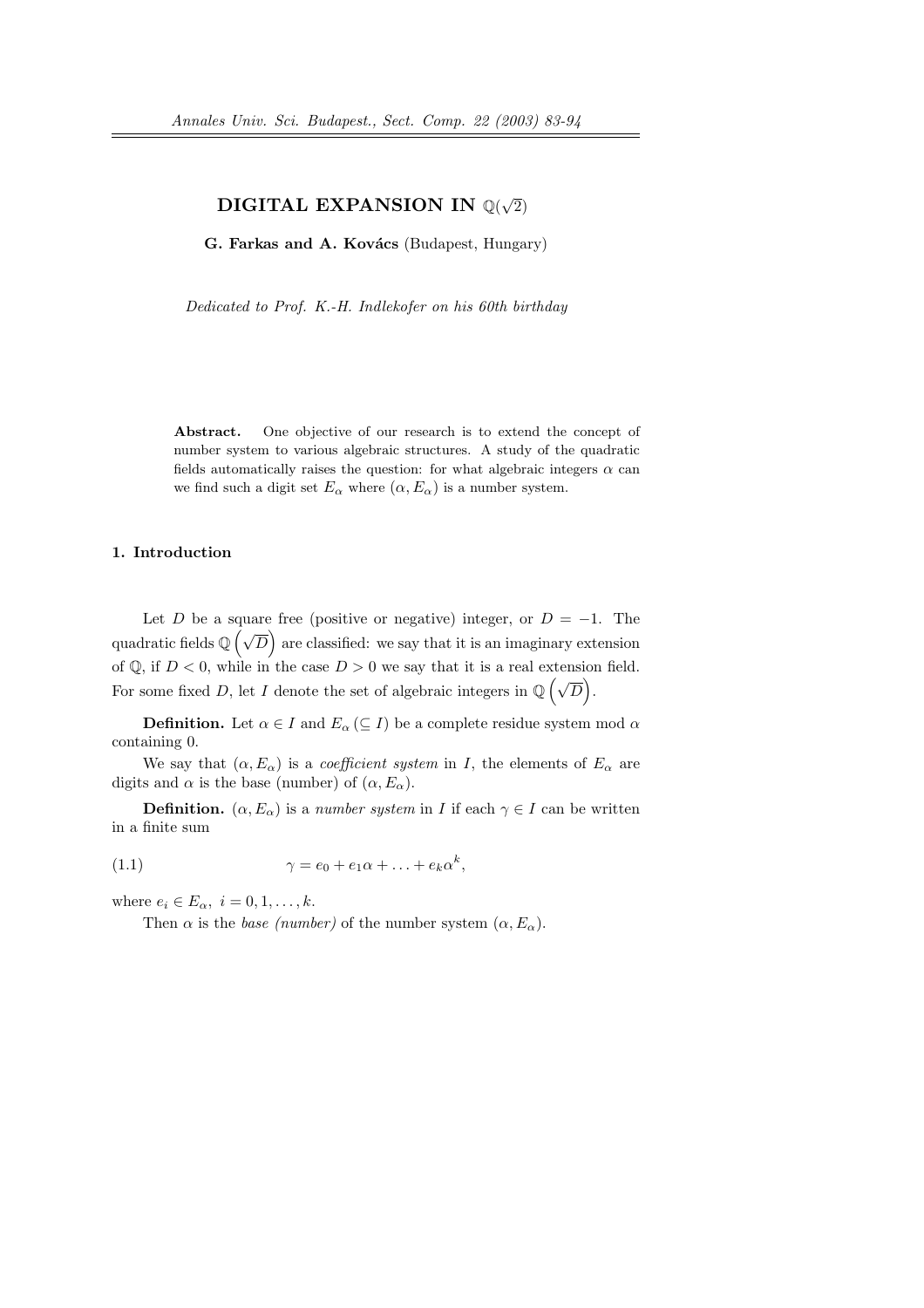Since  $E_{\alpha}$  is a complete residue system mod  $\alpha$ , therefore the uniqueness of the representation (1.1) is clear. Furthermore, it is obvious that for every  $\gamma \in I$ there exists a unique  $f \in E_{\alpha}$  for which

$$
\gamma = \alpha \cdot \gamma_1 + f
$$

holds with a suitable  $\gamma_1 \in I$ .

Let  $J: I \to I$  be the function defined by  $J(\gamma) = \gamma_1$ , if  $\gamma, \gamma_1$  are related by (1.2). Then we can define a directed graph over I, by drawing an edge from  $\gamma$ to  $\gamma_1$ , labeling it with f:

$$
\gamma \xrightarrow{(f)} \gamma_1.
$$

We say that  $\pi \in I$  is a periodic element, if  $J^k(\pi) = \pi$  holds for some positive integer  $k$ . Let  $P$  be the set of periodic elements.

It is clear that  $(\alpha, E_{\alpha})$  is a number system, if  $\mathcal{P} = \{0\}.$ 

The question we are interested in is the following: what are those  $\alpha \in I$  in some  $\mathbb{Q}(\sqrt{D})$  for which  $(\alpha, E_{\alpha})$  is a number system with an appropriate digit set  $E_{\alpha}$ .

The question was completely solved by G. Steidl for  $D = -1$  [5], for arbitrary imaginary quadratic fields by I. Kátai. Namely they proved that  $\alpha$ is a base of a number system, if and only if  $\alpha \neq 0$  and  $\alpha$ ,  $1 - \alpha$  are not units. The explicit construction of  $E_{\alpha}$  is given.

The case of real quadratic extension field seems to be harder due to the fact that the module of  $\alpha$  and its conjugate  $\overline{\alpha}$  are not the same in general.

Assume that  $D > 0$ . If  $\alpha$  is a base of a number system then clearly

(1.4) 
$$
\begin{cases} \alpha \neq 0, \\ \alpha, 1 - \alpha \quad \text{are not units,} \\ |\alpha| > 1, |\overline{\alpha}| > 1 \end{cases}
$$

should be satisfied.

It is true that  $\alpha$  is a base of a number system if (1.4) holds? The first named author proved it [4] if (1.4) holds in a stronger form:

$$
|\alpha| \ge 2, \quad |\overline{\alpha}| \ge 2.
$$

We shall improve this in the case  $D = 2$ .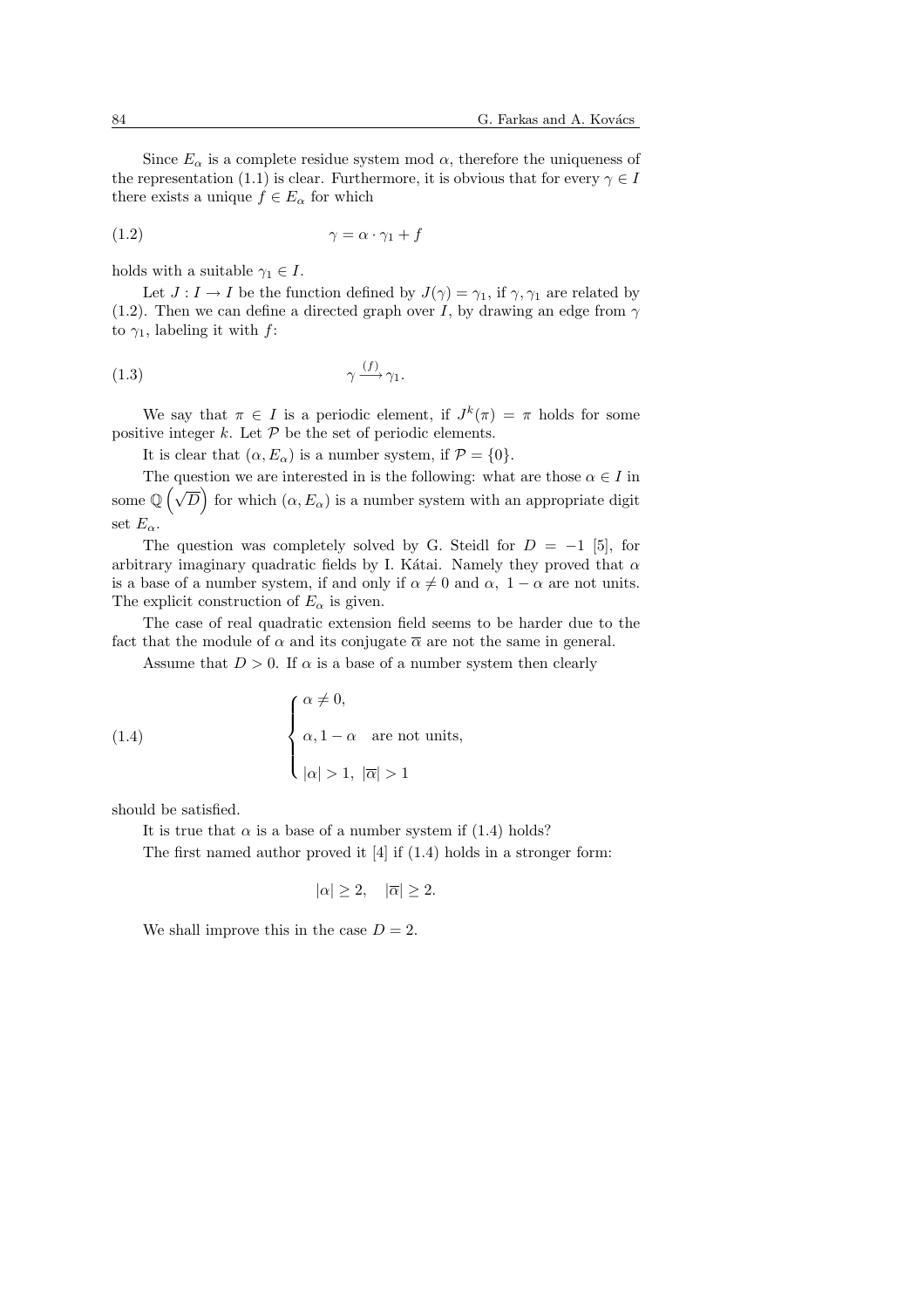# 2. The formulation of our results

## 2.1. A previous achievement

The starting point of our investigation is a theorem published by I. Kátai in [1]. He proved for imaginary quadratic fields that  $\alpha \in I$  is a base of a number system with an appropriate digit set  $E_{\alpha}$  if and only if

> $\alpha \neq 0$ .  $\alpha$ , 1 –  $\alpha$  are not units and  $|\alpha|, |\overline{\alpha}| > 1,$

where  $\bar{\alpha}$  is the algebraic conjugate of  $\alpha$ . In that paper the explicit construction of digit set  $E_{\alpha}$  was given. The digit sets constructed in this way are called K-type digit sets.

Our prospective purpose is to prove the same result in real quadratic fields. In this paper we concentrate on the quadratic field  $\mathbb{Q}(\sqrt{2})$ .

# 2.2. The construction of the K-type digit sets

Let  $\alpha = a + b$ √ 2 be an arbitrary algebraic integer in Q ¡√ 2 ¢ , that is  $a, b \in \mathbb{Z}$ , and  $d = \alpha \cdot \overline{\alpha}$ , where  $\overline{\alpha} = a - b$ √  $\overline{\alpha} = a - b\sqrt{2}$  is the conjugate of  $\alpha$ . Then  $E_{\alpha}^{(\varepsilon,\delta)}$ are the sets of those  $f = k + l\sqrt{2}$   $(k, l \in \mathbb{Z})$  for which

$$
f \cdot \overline{\alpha} = (k + l\sqrt{2})(a - b\sqrt{2}) = (ka - bl2) + (la - kb) = r + s\sqrt{2}
$$

satisfy the following conditions:

$$
\begin{aligned}\n\text{If } (\varepsilon, \delta) = (1, 1), \text{ then } r, s \in \left( \frac{-|d|}{2}, \frac{|d|}{2} \right], \\
\text{- if } (\varepsilon, \delta) = (-1, -1), \text{ then } r, s \in \left[ \frac{-|d|}{2}, \frac{|d|}{2} \right), \\
\text{- if } (\varepsilon, \delta) = (-1, 1), \text{ then } r \in \left[ \frac{-|d|}{2}, \frac{|d|}{2} \right), \quad s \in \left( \frac{-|d|}{2}, \frac{|d|}{2} \right], \\
\text{- if } (\varepsilon, \delta) = (1, -1), \text{ then } r \in \left( \frac{-|d|}{2}, \frac{|d|}{2} \right], \quad s \in \left[ \frac{-|d|}{2}, \frac{|d|}{2} \right).\n\end{aligned}
$$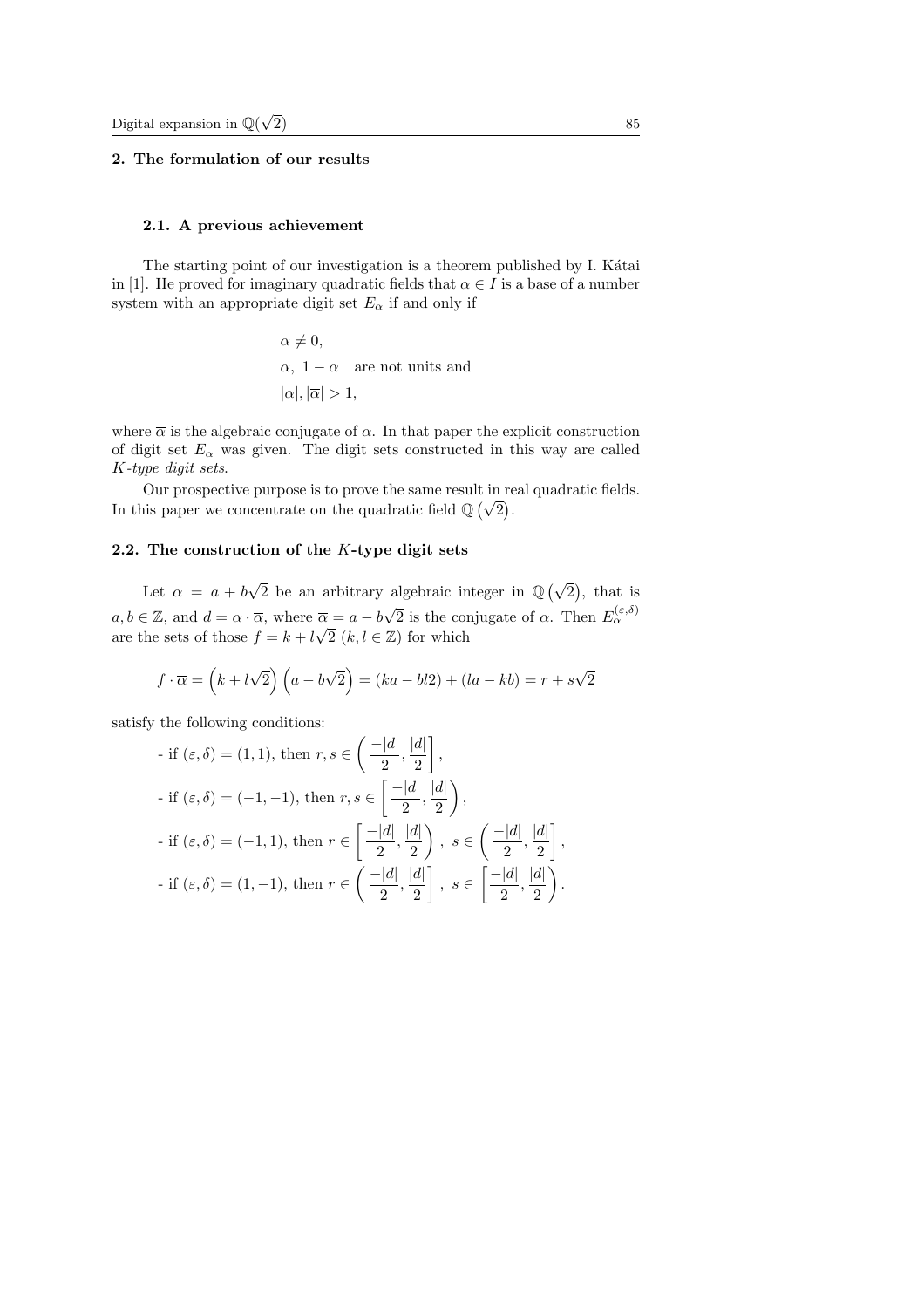We call the above constructed digit sets K-type digit sets. If we do not specify the value of  $(\varepsilon, \delta)$ , then we denote with  $E_{\alpha}$  an arbitrary element of the specify the value of  $(\varepsilon, 0)$ , then we denote u: .

#### 2.3. The construction of the F-type digit sets

For an arbitrary  $\alpha \in I$ ¡ ⊆ Q( √  $\overline{2}$ ¢ let  $E_{\alpha}$  be a K-type digit set. We proved in [2] that if  $P \setminus \{0\}$  is not empty, then either  $G(P \setminus \{0\})$  is a disjoint union of loops, or a disjoint union of circles of length 2, which take the form:  $\pi \stackrel{f}{\longrightarrow} (-\pi) \stackrel{-f}{\longrightarrow} \pi.$ 

We shall construct the appropriate F-type digit set  $A_{\alpha}$  by modifying  $E_{\alpha}$ as follows.

1) If  $(\alpha, E_{\alpha})$  is a number system, then  $A_{\alpha} = E_{\alpha}$ .

2) If  $f \in E_{\alpha}$  and either

a)  $\pi \stackrel{f}{\longrightarrow} \pi$  holds for some  $\pi \in \mathcal{P}$ 

or

b)  $\pi \stackrel{f}{\longrightarrow} (\pi) \stackrel{-f}{\longrightarrow} \pi$  holds for some  $\pi \in \mathcal{P}$ ,

then let  $f^* \in \mathcal{A}_{\alpha}$ , where  $f^*$  is one of  $f + \alpha$ ,  $f - \alpha$ , so that

$$
|\overline{f^*}| = \big||\overline{\alpha}| - |\overline{f}|\big|
$$

holds.

Let the other elemenets of  $E_{\alpha}$  belong to  $A_{\alpha}$ .

# 2.4. The formulation of our Theorem

Theorem. Let  $\alpha \in \mathbb{Q}$ ¡√  $\overline{2}$ ¢ be an arbitrary algebraic integer and

$$
\alpha \neq 0,
$$
  
\n
$$
\alpha, \ 1 - \alpha \quad not \ units \ and
$$
  
\n
$$
|\alpha|, |\overline{\alpha}| > \sqrt{2}
$$

hold. Then  $\alpha$  is a base of a number system.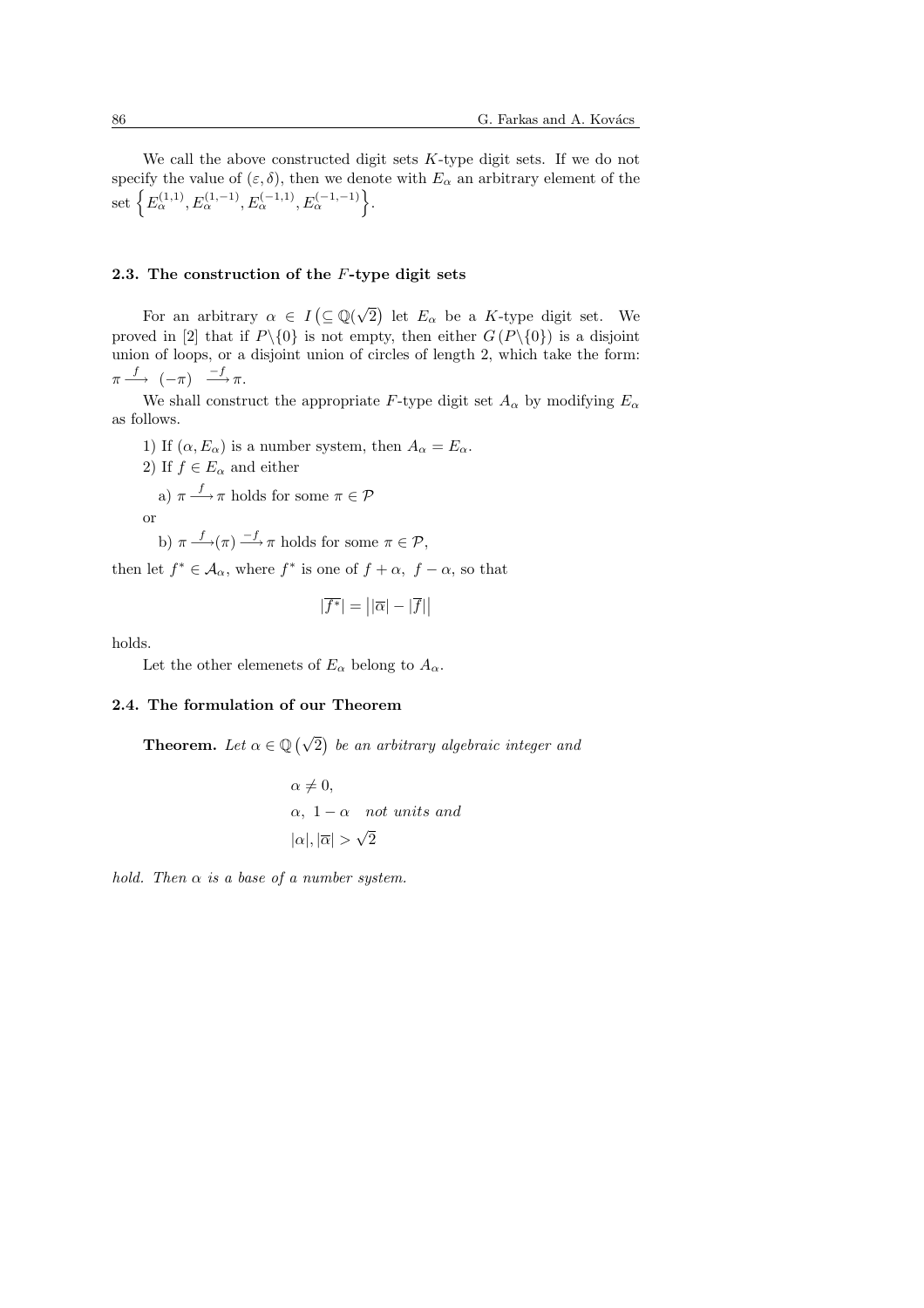## 3. The proof of our Theorem

Remark 1. We saw in [3] that we can assume, without injuring the generality that  $|\alpha| > |\overline{\alpha}|$ . In case  $|\alpha| < |\overline{\alpha}|$  we can prove the same assertion in the same way.

**Remark 2.** In [4] we proved that if  $|\alpha|, |\overline{\alpha}| > 2$  and the conditions of our Theorem hold then  $(\alpha, E_{\alpha})$  is a number system, where  $E_{\alpha}$  is the appropriate K-type digit set.

**Remark 3.** If  $|\alpha|, |\overline{\alpha}| < 2$  then  $1 - \alpha$  is a unit. Thus we have to prove our Theorem when the inequalities

$$
\min(|\alpha|, |\overline{\alpha}|) < 2
$$
 and  $\max(|\alpha|, |\overline{\alpha}|) > 2$ 

are simultaneously valid.

Remark 4. Relying on the data included in the appendix of [3], the **Validity** of our Theorem can be easily verified for case max  $(|\alpha|, |\overline{\alpha}|) \leq 6 + 3\sqrt{2}$ .

In line with the Remarks we have made so far, in the following we assume that

$$
|\alpha| > 6 + 3\sqrt{2} \quad \text{and} \quad \sqrt{2} < |\overline{\alpha}| < 2
$$

inequalities hold true.

In [3], [4] we proved some useful assertions assuming that  $1 + \alpha$  is not a unit. In order to use these results in this paper we present the following lemma:

**Lemma 1.** If  $1 + \alpha$  is a unit in I then

$$
|\overline{\alpha}| < \sqrt{2}.
$$

**Proof.** It is a well-known fact in number theory that a number  $\beta$  is a unit in an arbitrary quadratic field if and only if either  $\beta \cdot \overline{\beta} = 1$  or  $\beta \cdot \overline{\beta} = -1$ . Let us consider the following product. Assume that  $1 + \alpha$  is a unit. Then  $M = (1+\alpha)(1+\overline{\alpha}) = \pm 1$ , that is  $M = 1+2a+d$ , where naturally  $\alpha = a+b\sqrt{2}$ and  $\alpha \cdot \overline{\alpha} = d$ .

There are four cases:

- 1. If  $\alpha, \overline{\alpha} > 0$  then  $M = 1$ .
- 2. If  $\alpha < 0$ ,  $\overline{\alpha} > 0$  then  $M = -1$ , that is  $2a + d = -2$ .

It is clear that both cases yield a contradiction.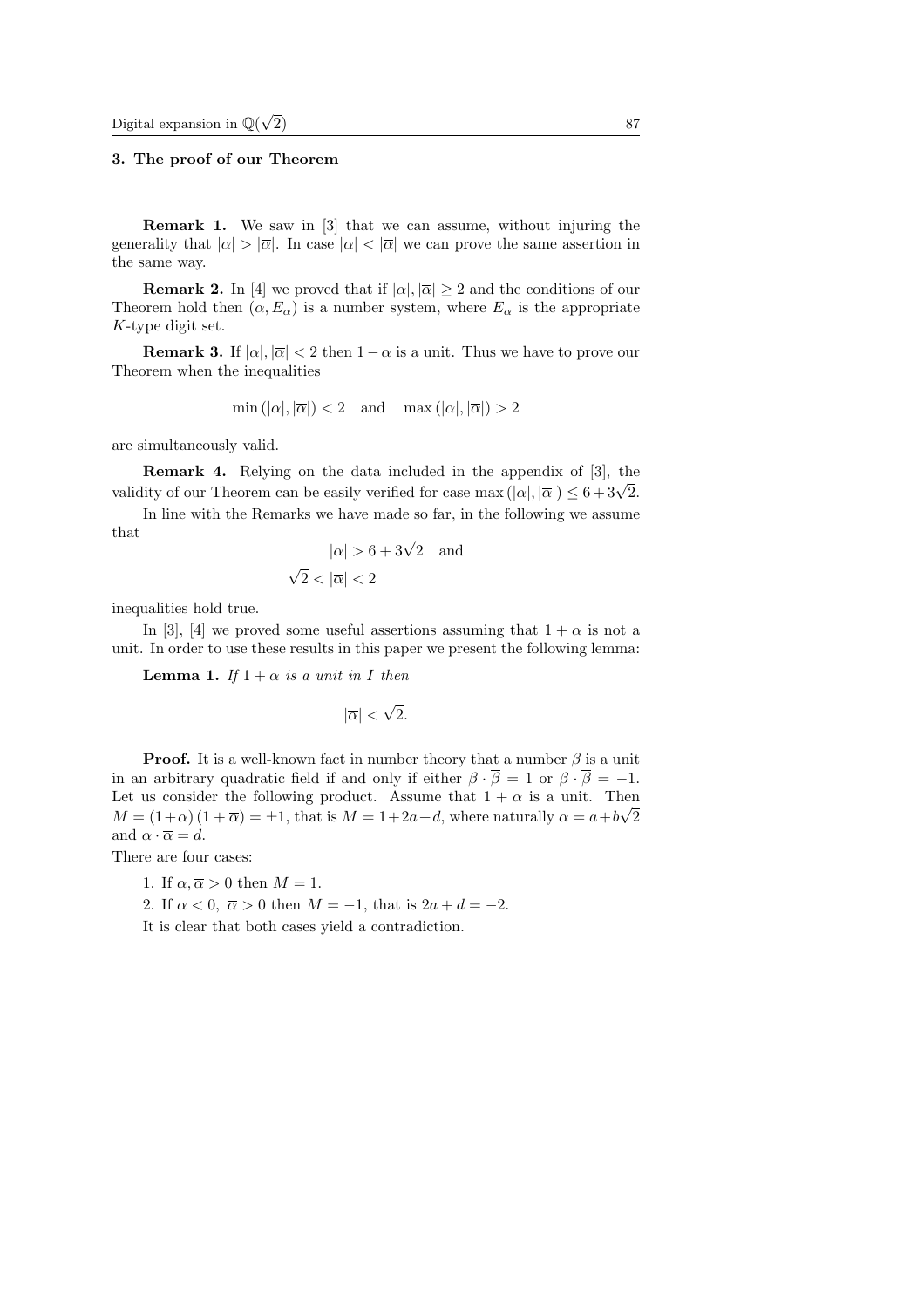3. If  $\alpha > 0$ ,  $\overline{\alpha} < 0$  then  $M = -1$ , that is  $a = -\frac{d}{\alpha}$  $\frac{a}{2} - 1.$ √ √

Since  $|\overline{\alpha}| = |b|$  $2-|a|$ , therefore  $|\alpha|=|a|+|b|$  $2 = 2|a| + |\overline{\alpha}|.$  Thus  $|\alpha| = |\alpha| - 2 + |\overline{\alpha}|$ . We get from  $|d| = |\alpha||\overline{\alpha}|$  that

$$
|\alpha| + 2 - |\overline{\alpha}| = |\alpha||\overline{\alpha}|, \text{ that is}
$$

$$
|\overline{\alpha}| = 1 + \frac{2 - |\overline{\alpha}|}{|\alpha|} < \sqrt{2}.
$$

4. If  $\alpha, \overline{\alpha} < 0$  then  $M = 1$ , that is  $a = \frac{-d}{2}$  $\frac{\alpha}{2}$ . We get that  $|\alpha| = |d| - |\overline{\alpha}|$ and from this

$$
|\alpha| + |\overline{\alpha}| = |\alpha||\overline{\alpha}|.
$$

Then

$$
|\overline{\alpha}|=1+\frac{|\overline{\alpha}|}{|\alpha|}<\sqrt{2}
$$

is true completing the proof of the Lemma 1. Thus, we can use the results of our previous papers, without losing the generality, because  $1 + \alpha$  never is unit.

The following assertions are related to the estimation of the modulus of the digits and their conjugates.

**Lemma 2.** If  $f^* \in A_\alpha$  and  $f^* \notin E_\alpha$  then

$$
|f^*| < \left(3 - \sqrt{2}\right)|\alpha| + 1
$$

and

$$
|\overline{f^*}| < |\overline{\alpha}| - 1.
$$

**Proof.** If  $f^* \notin E_\alpha$ , then there exists a digit f in  $E_\alpha$  for which either  $f^* = f + \alpha$  or  $f^* = f - \alpha$  holds, thus

(3.1) 
$$
|f^*| \le |f| + |\alpha|.
$$

 $f^* \notin E_\alpha$  implies further that there exists a  $\pi = p + q\sqrt{ }$ 2 in  $(\alpha, E_{\alpha})$ , for which either

(3.2) 
$$
f = \pi(1 - \alpha) \quad \text{or} \quad f = \pi(1 + \alpha)
$$

is true. From this follows that

(3.3) 
$$
|\pi| \le \frac{|f|}{|\alpha| - 1} \quad \text{and} \quad |\overline{\pi}| \le \frac{|\overline{f}|}{|\overline{\alpha}| - 1}.
$$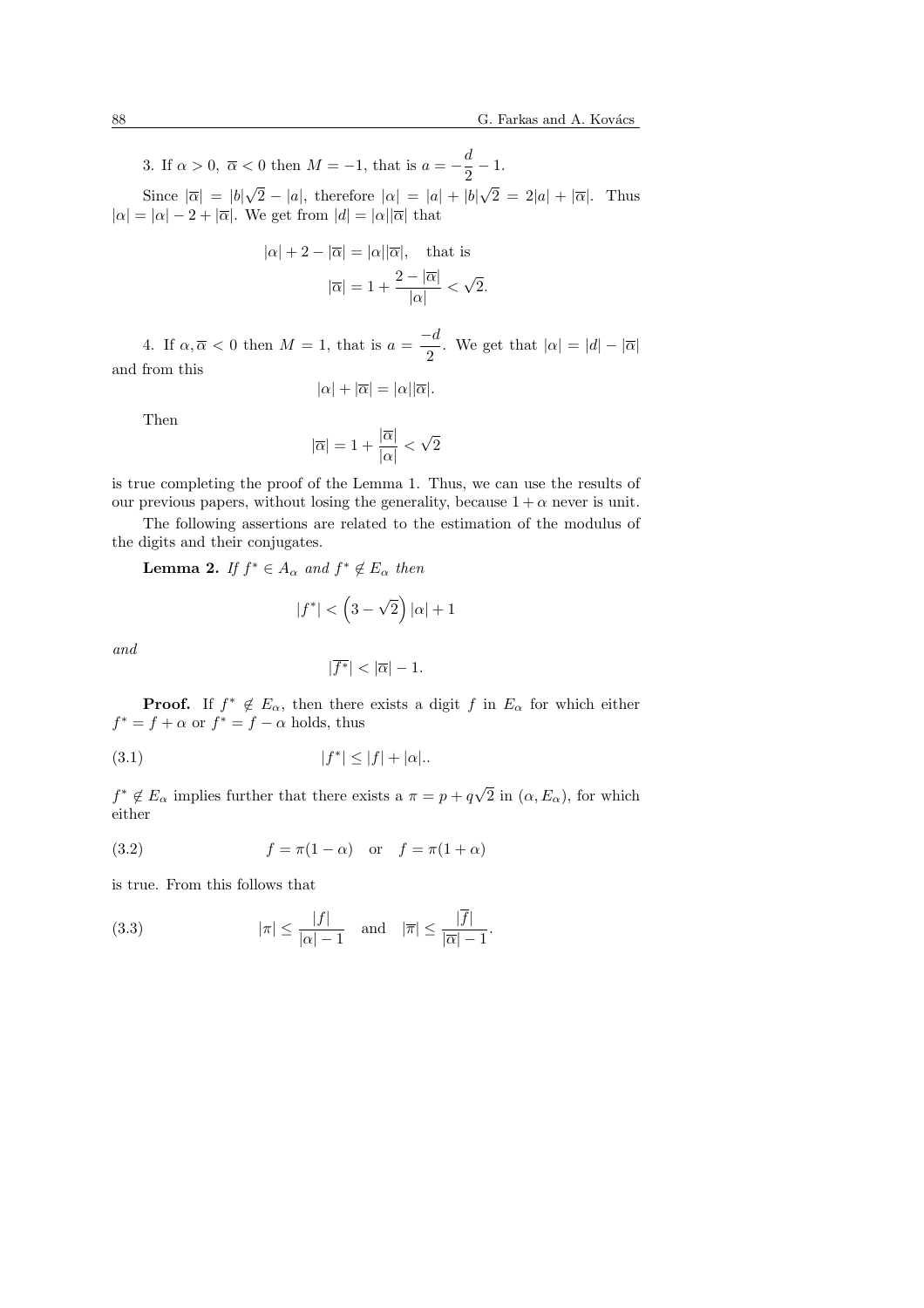Let

$$
S := \frac{|f|}{|\alpha| - 1} + \frac{|\overline{f}|}{|\overline{\alpha}| - 1}.
$$

(3.3) implies that

$$
|\pi - \overline{\pi}| = 2|q|\sqrt{2} \le |\pi| + |\overline{\pi}| \le S.
$$

The construction of  $E_{\alpha}$  leads to

$$
|f \cdot \overline{\alpha}| = |r + s\sqrt{2}|, \quad |\overline{f} \cdot \alpha| = |r - s\sqrt{2}| \text{ and } |r|, |s| \le \frac{|d|}{2}.
$$

Now we can compute easily that

if 
$$
sgn(r) = sgn(s)
$$
 then  $S \le \frac{1 + \sqrt{2}}{2} \frac{|\alpha|}{|\alpha| - 1} + \frac{\sqrt{2}}{2} \frac{|\overline{\alpha}|}{|\overline{\alpha}| - 1}$  and,  
if  $sgn(r) \ne sgn(s)$  then  $S \le \frac{\sqrt{2}}{2} \frac{|\alpha|}{|\alpha| - 1} + \frac{\sqrt{2} + 1}{2} \frac{|\overline{\alpha}|}{|\overline{\alpha}| - 1}$ .  
Since  $|q| \le \frac{S}{2\sqrt{2}}$  we get that

 $|q| < 2.$ 

In [3] we saw that  $|\pi| = |p + q|$ √  $|2| < 2$  and  $\pm 1 \notin \mathcal{P}$ , thus either

$$
|\pi| = \sqrt{2} - 1
$$
 or  $|\pi| = 2 - \sqrt{2}$ 

can be valid. Then, it follows from  $(3.1)$  and  $(3.2)$  that

$$
|f^*| \le (2 - \sqrt{2})(|\alpha| + 1) + |\alpha| = (3 - \sqrt{2}) |\alpha| + 2 - \sqrt{2},
$$

that is

$$
|f^*| < \left(3 - \sqrt{2}\right)|\alpha| + 1
$$

holds.

What can we say about  $|\overline{f^*}|$ ? We have to consider two cases. If  $|\pi| = \sqrt{\frac{2}{\pi}}$ 2−1 then  $|\overline{\pi}| =$ √  $2 + 1$  and

$$
|\overline{f}| = \left(1 + \sqrt{2}\right)(|\overline{\alpha}| - 1) > \left(1 + \sqrt{2}\right)\left(\sqrt{2} - 1\right) = 1.
$$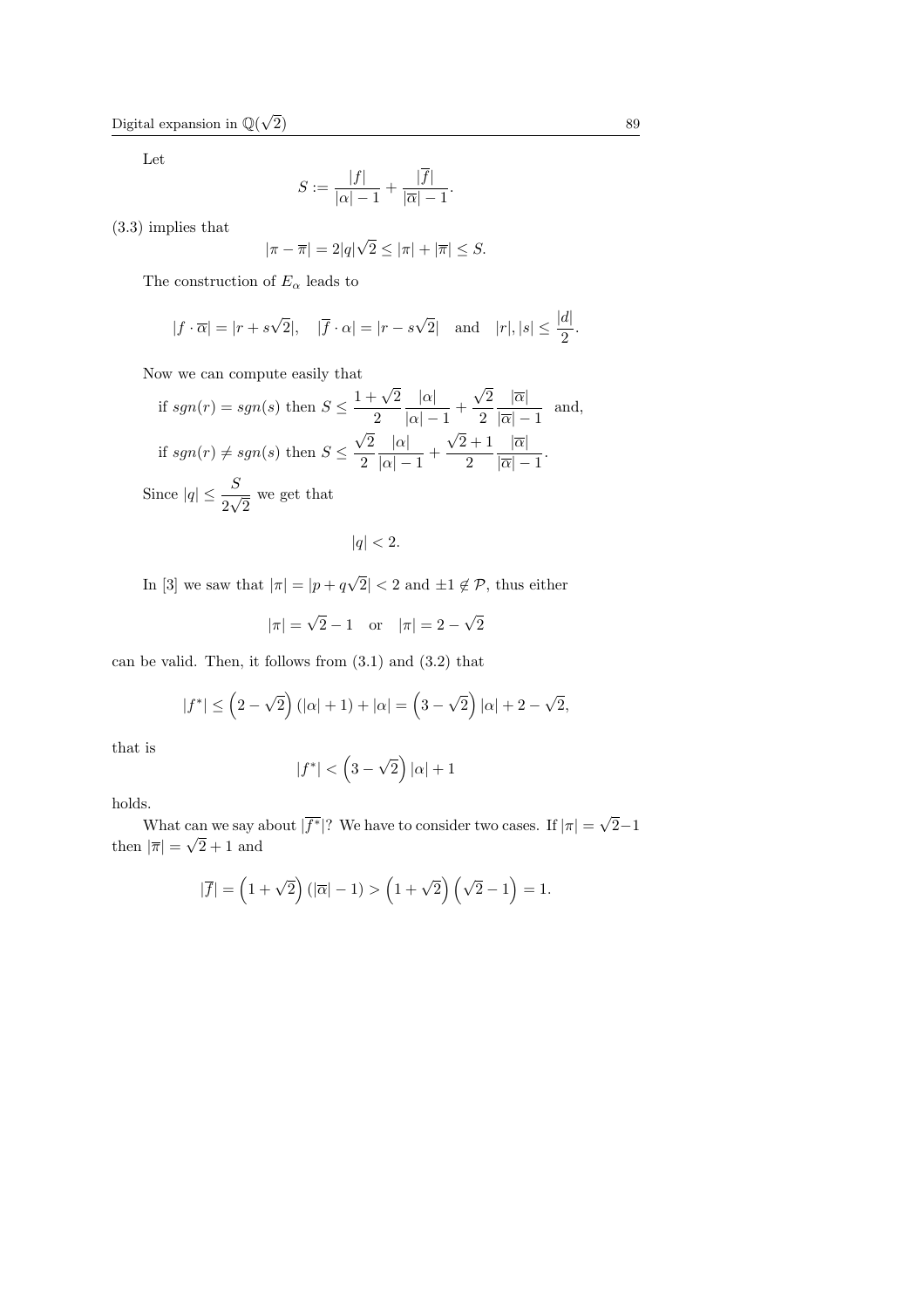If  $|\pi| = 2 \sqrt{2}$  then  $|\overline{\pi}| = 2 + \sqrt{2}$  and

$$
|\overline{f}| = \left(2 + \sqrt{2}\right)(|\overline{\alpha}| - 1) > \left(2 + \sqrt{2}\right)\left(\sqrt{2} - 1\right) = \sqrt{2}.
$$

Thus we get that if  $|\overline{f}| > |\overline{\alpha}|$  then

$$
|\overline{f^*}| = |\overline{f}| - |\overline{\alpha}| \ge \frac{1+\sqrt{2}}{2} |\overline{\alpha}| - |\overline{\alpha}|,
$$

that is

$$
|\overline{f^*}| < \sqrt{2} - 1,
$$

and if  $|\overline{f}| < |\overline{\alpha}|$  then

$$
|\overline{f^*}| = |\overline{\alpha}| - |\overline{f}| < |\overline{\alpha}| - 1.
$$

We can see that in both cases  $|\overline{f^*}| < |\overline{\alpha}| - 1$ , therefore we proved Lemma 2. ¡ √ ¢

**Lemma 3.** In  $(\alpha, A_{\alpha})$  for an aribtrary  $\pi$  $= p + q$  $\overline{c}$  $\in \mathcal{P}$ 

$$
|p| \le 2 \quad and \quad |q| \le 1
$$

hold.

**Proof.** Let  $\pi_1$  be a periodic element of maximal modulus. There exists a transition

$$
\pi = \pi_1 \alpha + f^*
$$

with suitable  $\pi \in \mathcal{P}$  and  $p^* \in A_\alpha$ .

Consequently, we can carry out the following deduction:

$$
\pi_1 \alpha = \pi - f^*,
$$
  
\n
$$
|\pi_1| \leq \frac{|\pi| + |f^*|}{|\alpha|} \leq \frac{|\pi_1| + |f^*|}{|\alpha|},
$$
  
\n
$$
|\pi_1| \left(1 - \frac{1}{|\alpha|}\right) \leq \frac{|f^*|}{|\alpha|},
$$
  
\n
$$
|\pi_1| \leq \frac{|f^*|}{|\alpha| - 1}.
$$

In the same way we get that

$$
|\overline{\pi}_1| \le \frac{|\overline{f^*}|}{|\overline{\alpha}| - 1}.
$$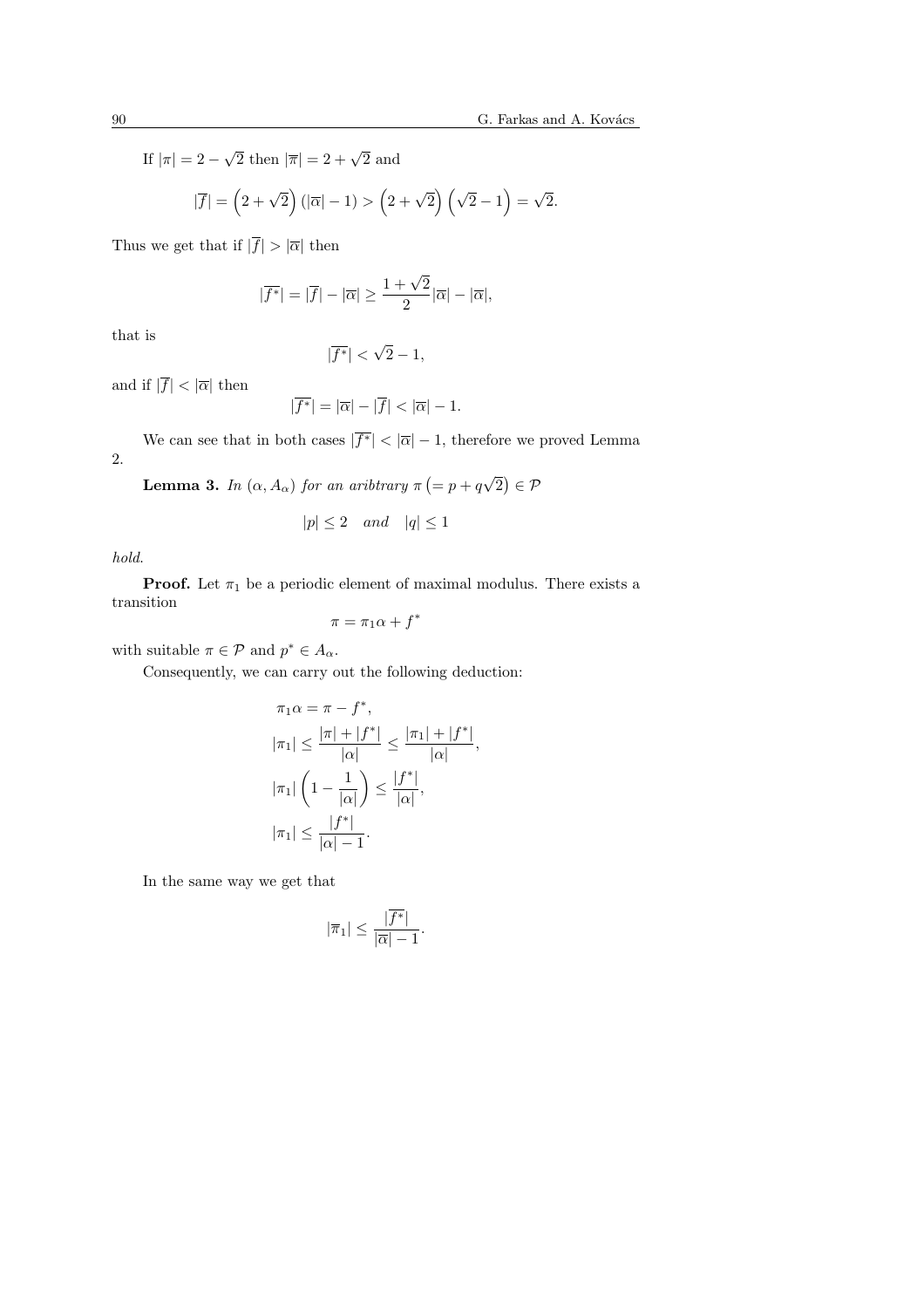In order to estimate the value of  $|p|$  and  $|q|$ , we use the method described in the proof of the Lemma 2. Thus let

$$
S_{\max} = \max_{f^* \in A_\alpha} \left( \frac{|f^*|}{|\alpha| - 1} + \frac{|\overline{f^*}|}{|\overline{\alpha}| - 1} \right).
$$

We know that

$$
|\pi+\overline{\pi}|=2|p|\leq S_{\max}
$$

and

$$
|\pi - \overline{\pi}| = 2|q\sqrt{2}| \leq S_{\text{max}}.
$$

If  $f^* \in E_\alpha$ , then we have already proved that  $|p| \leq 2$ ,  $|q| \leq 1$ , since  $|\overline{\alpha}| > \sqrt{2}$  and  $|\alpha| > 10$ .

If  $f^* \notin E_\alpha$ , then we get from Lemma 2 that

$$
S_{\max} < \frac{\left(3-\sqrt{2}\right)|\alpha|+1}{|\alpha|-1} + \frac{|\overline{\alpha}|-1}{|\overline{\alpha}|-1} < 3.
$$

The proof is completed.

The next assertion helps to describe the structure of  $G(\mathcal{P}\backslash\{0\})$ .

**Lemma 4.** In  $(\alpha, A_{\alpha})$   $G(\mathcal{P}\setminus\{0\})$  does not contain loops, and circles of the form  $\pi \stackrel{f^*}{\longrightarrow} (-\pi) \stackrel{-f^*}{\longrightarrow} \pi$ , or in case  $\overline{\alpha} > 0$  a transition with form  $-\pi \stackrel{f^*}{\longrightarrow} \pi$ .

**Proof.** Assume first that for same  $\pi \in \mathcal{P}$  and  $f^* \in A_\alpha$ 

$$
\pi = \pi \cdot \alpha + f^*
$$

holds, i.e. there exists a loop in  $G(\mathcal{P}\backslash\{0\})$ . Thus we get

$$
f^* = \pi(1 - \alpha).
$$

If  $\overline{\alpha} > 0$  then  $1 - \alpha \mid f^*$ , which implies that either

$$
1-\alpha
$$
 |  $f+\alpha$  or  $1-\alpha$  |  $f-\alpha$ 

for the appropriate  $f \in E_{\alpha}$ . Let us observe that this is a contradiction because in this case  $1 - \alpha$  is a unit.

If  $\overline{\alpha}$  < 0, then the inequality

$$
|\overline{f^*}| = |\overline{\pi}| (|\overline{\alpha}| + 1) \ge \sqrt{2} (|\overline{\alpha}| + 1)
$$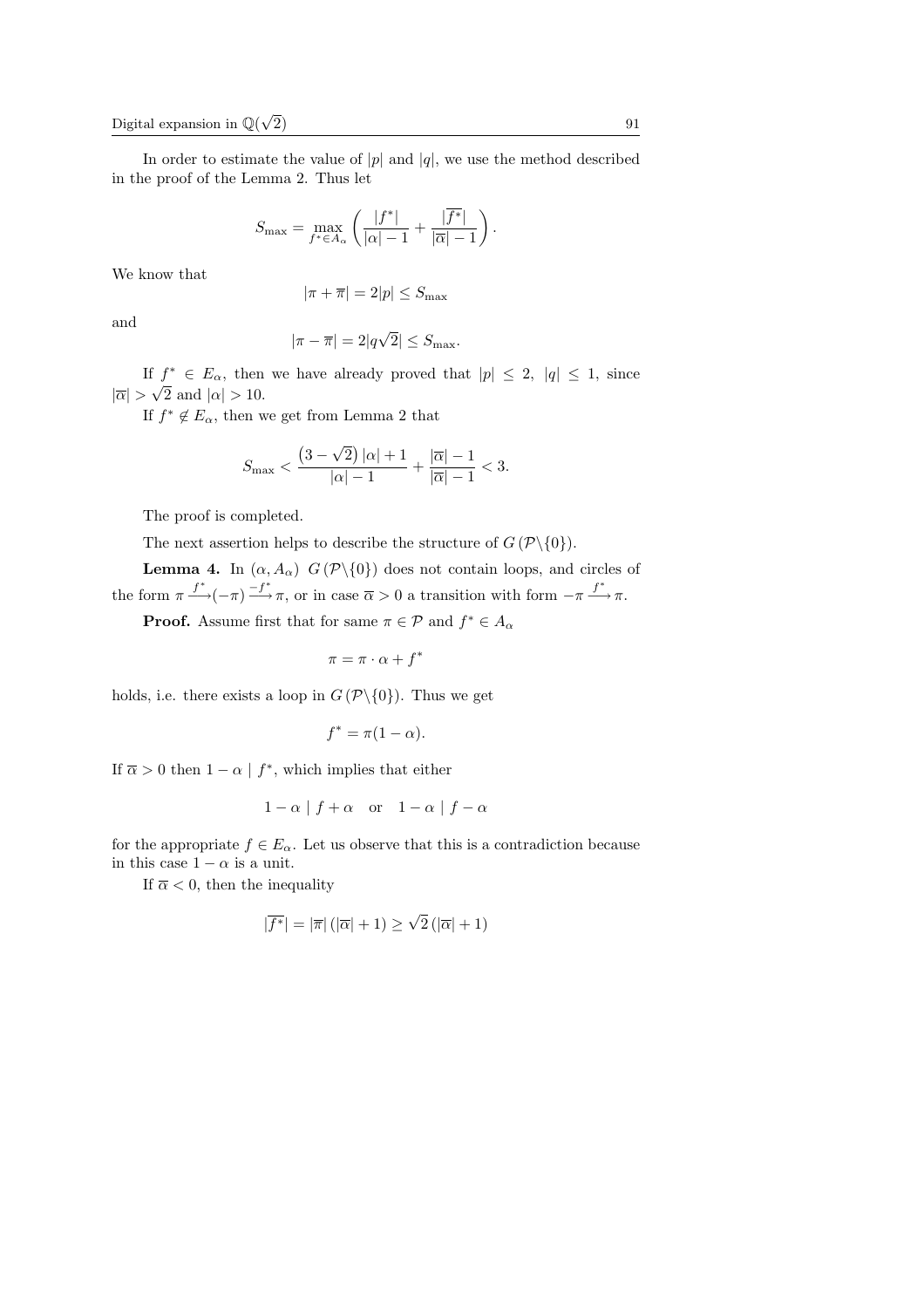is true, which yields a contradiction, since  $|\overline{f^*}| < |\overline{\alpha}| - 1$ . Thus we have proved that there dose not exist a loop.

Now let us assume that the equation

$$
-\pi = \pi \cdot \alpha + f^*
$$

holds for some  $f^* \in A_\alpha$ , and also  $-f^* \in A_\alpha$ . It is obvious that

if  $\overline{\alpha} > 0$ , then  $|f^*| = |\overline{\pi}| (|\overline{\alpha}| + 1)$ , and

if  $\overline{\alpha}$  < 0, then  $1+\alpha$  is a unit, which can be proved in the above mentioned way.

Although we have proved Lemma 4, in case  $\bar{\alpha}$  < 0 there may exist transition with form  $-\pi \xrightarrow{f^*} \pi$ .

Summing up the results we have reached so far, and taking into account that  $\pm 1 \notin \mathcal{P}$ , we can include the possible elements of  $\mathcal{P}$  in this table:

| $\boldsymbol{r}$ | $\alpha$ | π                        | $\overline{\pi}$ |
|------------------|----------|--------------------------|------------------|
|                  |          |                          |                  |
|                  |          | $\overline{\phantom{0}}$ | $\sqrt{2}+1$     |
|                  |          |                          |                  |
|                  |          |                          | $2+\sqrt{ }$     |

As a matter of fact our last assertion completes the proof of the Theorem, namely:

Lemma 5.  $\mathcal{P} = \{0\}.$ 

**Proof.** Let us observe that  $\pm 2 \notin \mathcal{P}$ , otherwise the equation

$$
|\pi_1| = 2|\alpha| - |f^*|
$$

would be valid, but this means that

$$
|\pi_1| > 2|\alpha| - \left(3 - \sqrt{2}\right)|\alpha| - 1,
$$

and we would get that

$$
|\pi_1| > (\sqrt{2} - 1) |\alpha| - 1 > 2,
$$

which is a contradiction.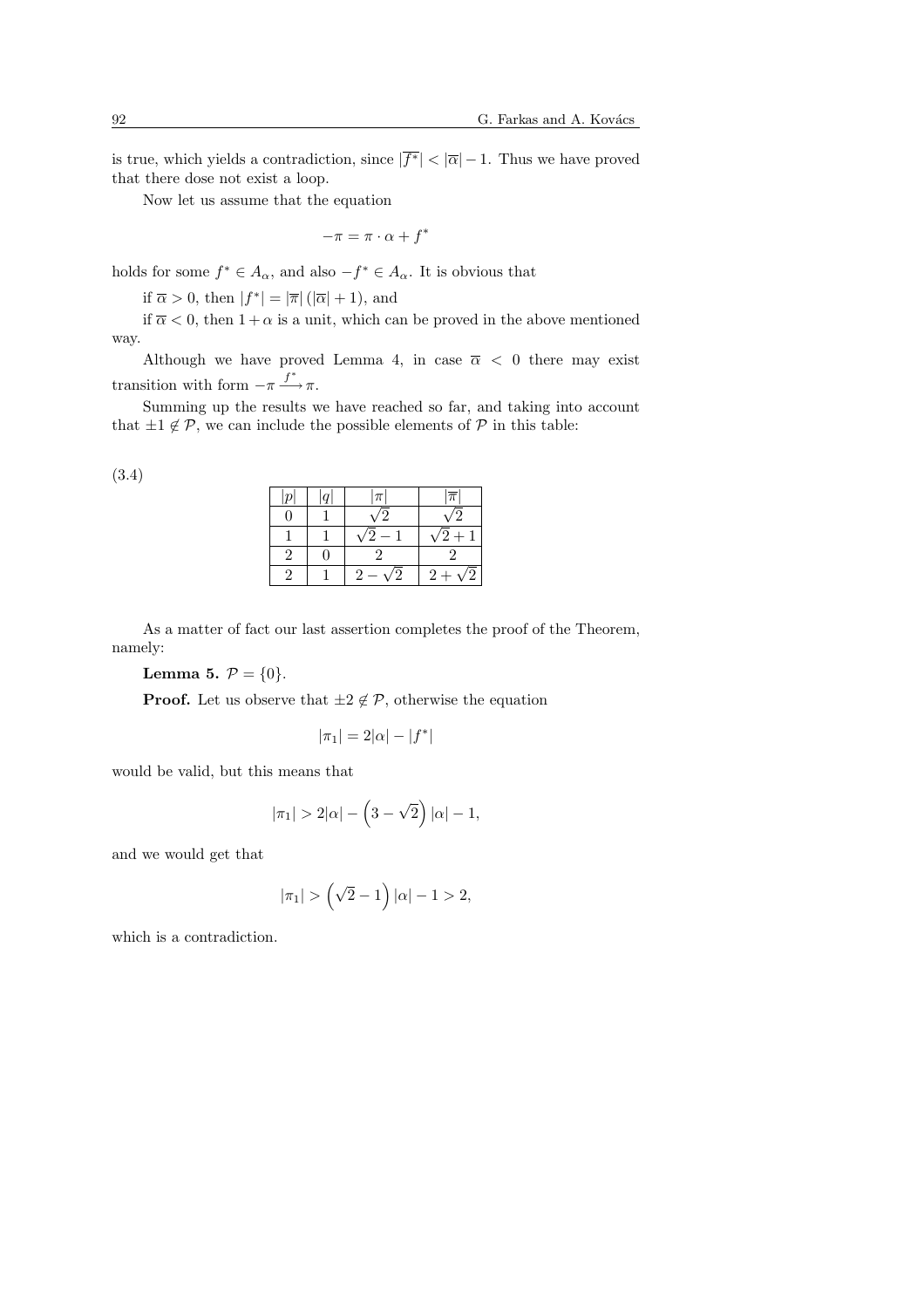Now let us assume that  $\pi_1 \in \mathcal{P}$  such that  $|\pi_1|$  = √ 2. According to Lemma 4 it must be a transition

$$
\pi_1 = \pi \cdot \alpha + f^*,
$$

where  $|\pi| \neq$  $\sqrt{2}$ , that is  $|\overline{\pi}| \geq \sqrt{2} + 1$ . Then we get that the inequalities

$$
\frac{\sqrt{2}+1}{2}|\overline{\alpha}| \geq |\overline{f^*}| \geq (\sqrt{2}+1)|\overline{\alpha}| - \sqrt{2}
$$

hold and these imply that

$$
\sqrt{2} \ge \frac{\sqrt{2} + 1}{2} |\overline{\alpha}| > \frac{\sqrt{2} + 1}{2} \sqrt{2},
$$

which is impossible, thus  $\pm$ √  $2 \notin \mathcal{P}$ .

Now, we only have to concentrate on the 2nd and 4th rows of the table (3.4). In accordance with Lemma 4 there must exist a transition

$$
\pi_1 = \pi \cdot \alpha + f^*,
$$

where  $|\overline{\pi}_1| = 1 + \sqrt{2}$  and  $|\overline{\pi}| = 2 + \sqrt{2}$ , but then

$$
\frac{\sqrt{2}+1}{2}|\overline{\alpha}| \geq |\overline{f^*}| = \left(2+\sqrt{2}\right)|\overline{\alpha}| - \sqrt{2} - 1
$$

is true and we get from this that

$$
1 + \sqrt{2} \ge \frac{3 + \sqrt{2}}{2} |\overline{\alpha}| > \frac{3 + \sqrt{2}}{2} \sqrt{2}.
$$

Obviously, this is a contradiction, therefore  $\mathcal{P} = \{0\}.$ This concludes the proof of Lemma 5 as well as that of our Theorem.

# References

- [1] Kátai I., Number systems in imaginary quadratic fields, Annales Univ. Sci. Budapest. Sect. Comp., 14 (1994), 159-164.
- [2] Farkas G., Digital expansion in real algebraic quadratic fields, Mathematica Pannonica, 10 (2) (1999), 235-248.